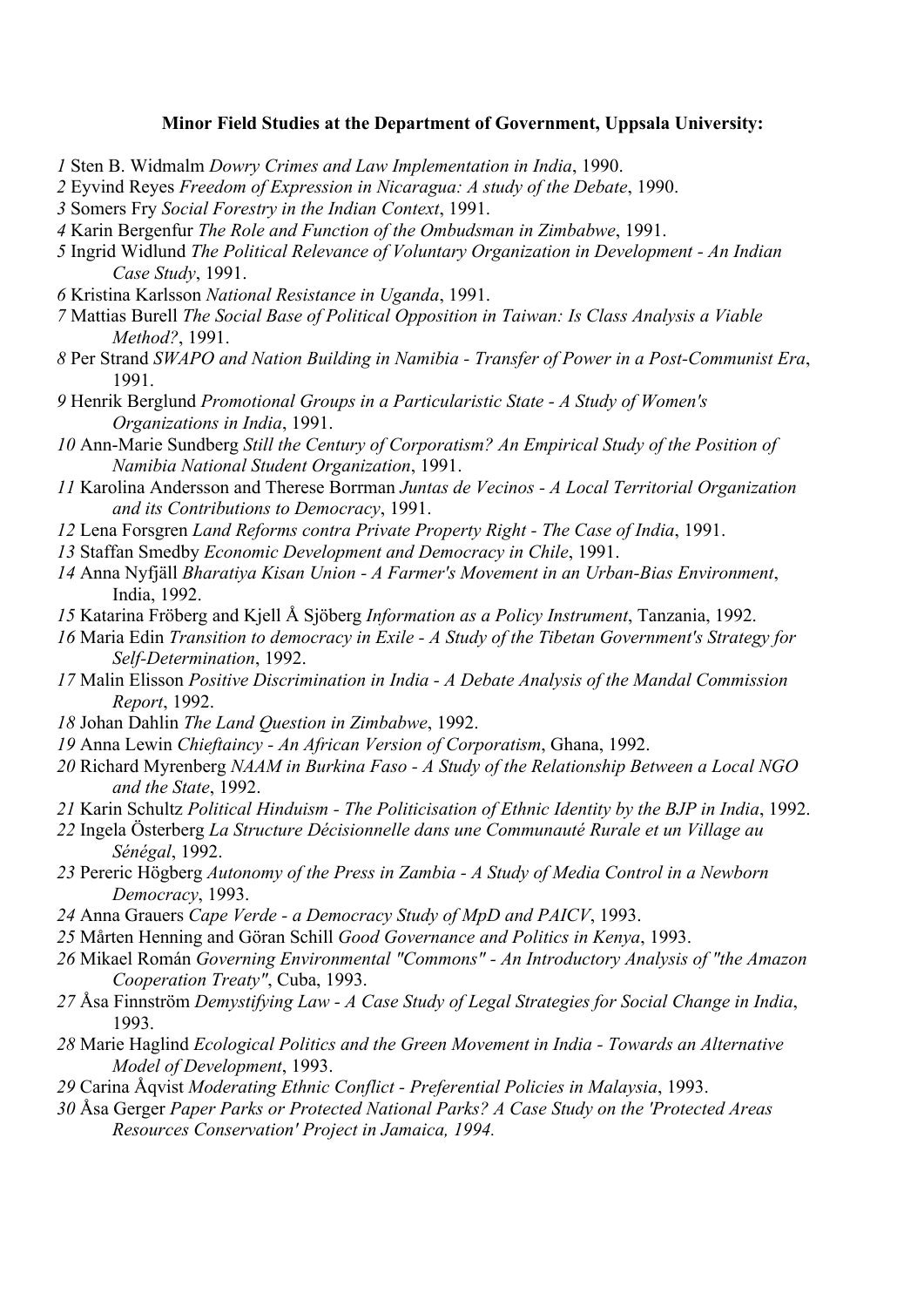- Elisabeth Corell *Water and Security: The Case of the Cauvery River in South India*, 1994.
- Peter van Gylswyk *The Democratic Process and the Inclusion of an Indigenous Minority - a case study of the Ju/'Hoansi in Namibia,* 1994.
- Karolina Gustafsson *Does Aid Work - A case study of the sustainability of a former aid-project in Tanzania,* 1994.
- Per Nordlund *Organizing Democratization - Politics and Power in Zambia*, 1994.
- Fredrik Uggla *Pride, Prejudice, or Pragmatism - Negotiating Constitutional Changes during Chile's Transition to Democracy*, 1994.
- Jean-Luc af Geijerstam *The 1991 Constitution of the Lao People's Democratic Republic; Constitutionalism in a One-Party State?*, 1994.
- Joachim Beijmo *Mass Media and Democratization - A Case Study of Eritrea*, 1995.
- Helena Grusell and Ingela Johansson *Unity Within Diversity? Mobilization of the Indigenous People in Ecuador, through CONAIE, to Reach Influence in National Politics*, 1995.
- Malin Krook *Watchdog of the People - a Study of the Free Press in Botswana*, 1995.
- Magnus Atterfors *Media Performance in Tanzania*, 1995.
- Sara Karlsson *A democratic civil society? an evolution of human rights organizations in Uganda*, 1995.
- Jenny Mård and Magnus Andersson *The Role of the Mexican Opposition in the Transition to Democracy. A Study of the PRD and the PAN*, 1995.
- Anna Hamrell and Fia Nilsson *Sustainable Development in Zimbabwe's Communal Areas. A Result Analysis of Campfire,* 1995.
- Ann-Cristin Ljungman *Freedom of the Press on Trial - A case study of press conduct in the Ramjanmabhumi-Babri Masjid conflict*, India, 1995.
- Mathias Krüger *People´s Power - The Process of Decentralisation in Nepal*, 1995.
- Emma Sterky *Women and Civic Civil Society in Vietnam*, 1996.
- Ingmar Nevéus *Rule of Law in Laos - Implementation and Information*, 1996.
- Sara Monaco *Freedom of the Media in Malawi - Challenges in a Fledgling Democracy*, 1996.
- Karin Timm *China's Civil Society - A Case Study of Women's Organisations in Beijing*, 1996.
- Mattias Sigfridsson *Traditional Authority in Modern Institutions? -The Chieftaincy and the Land Boards of Botswana*, 1996.
- Henrik Ahlqvist *The Sensible Negotiator - A Study of the Local Government Negotiating Forum in South Africa's Transition to Democracy*, 1996.
- Annelie Andersson *The Grameen Bank Member - Do Microcredit Organizations Build Social Capital in Bangladesh?*, 1996.
- Jonas Frykman *Regional Autonomy: The Problem of Implementation - A Case Study of the Southern Atlantic Coast of Nicaragua*, 1996.
- Jonas Fredén *Are Tunisian Islamists Conservative? Reaction, Protest and Conservatism - A study of Rachid Ghannouchi's Ideas*, 1996.
- Marie Olausson and Sara Uddenberg *The Lao Women's Union - Gender Policy and Implementation*, 1997.
- Anna Silkenäs and Anna Julius *Religiosity and Civicness - Two Case Studies in Calcutta*, India, 1997.
- Elin Björkman *From Informal to Formal Politics – A Study of Female Political Participation in the Kilimanjaro Region, Tanzania*, 1997.
- Anna Rune *Women and National Decision-making in Uganda – A Minority Present*, 1998.
- Åsa Ytterbergh *Making Women Whole: Women and Adult Basic Education in Western Cape*, South Africa,1998.
- Fredrik Ridaeus *Habit or Choice? The Role of Associational Life in Promoting Interpersonal Trust in Cape Town*, South Africa, 1998.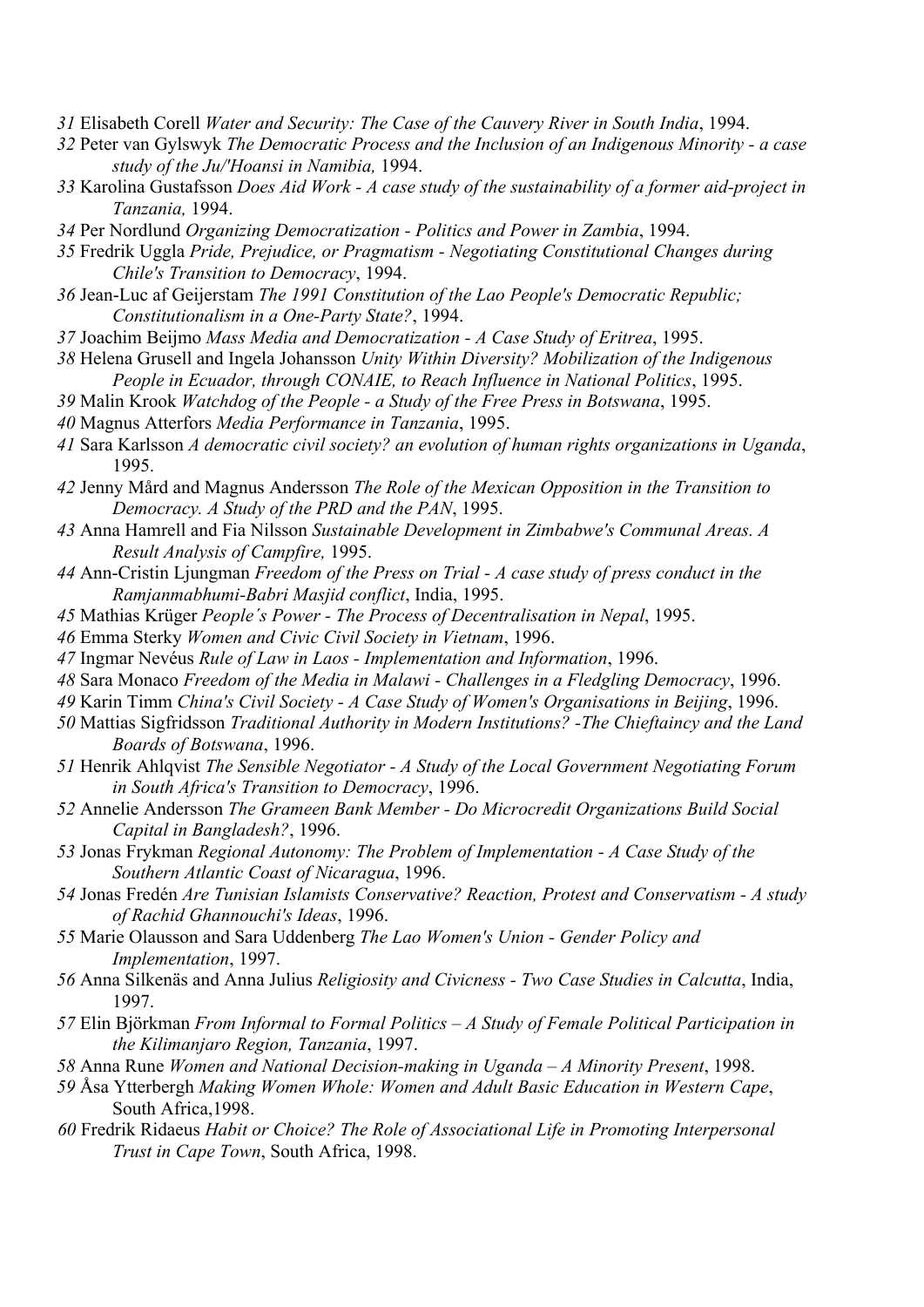- *61* Jessica Blanck *Civil Society, Decentralization, and Democratic Development: The Case of Kerala, India*, 1998.
- *62* Emma Öståker *The Maya Movement – A Potential Promoter of Democratic Consolidation in Guatemala*, 1998.
- *63* Lisbet Spörndly *Botswana – A Study of the Political Opposition in a One-Party Dominant Regime*, 1998.
- *64* Anneli Helgesson *Women's Groups in Kenya – What do they mean to Democracy? A Minor Field Study of Civil Society Theories and the Work of Women's Groups in Kenya*, 1998.
- *65* Annika Mokvist *Trust or Assurance in Intracommunal Collective Action Situations – A Field Study in Orissa, India*, 1998.
- *66* Olof Ambjörn *Beyond Loyalty – Union Response to Menem's Reforms in Argentina 1994-97*, 1998.
- *67* Tove Norlén *Post-agreement Support for Reconciliation in Divided Societies – The peacebuilding idea revised against the background of the Israeli-Palestinian conflict*, 1998.
- *68* Lóa Brynjúlfsdóttir *Tolerance for Non-Conformity – A Study of the Namibian Political Elite*, 1998.
- *69* Magnus Öhman *Elite Consensus in a Ghanaian Context - the Inter-Party Advisory Committee and the 1996 Elections*, 1999.
- *70* Markus Werne *The Role of Civil Society in Democratic Consolidation in South Africa - A Case Study of the Western Province Council of Churches*, 1999.
- *71* Anna Nielsen and Pär Zetterberg *The Significance of Political Parties for Civil Society: How the Creation of Pachakutik has influenced CONAIE's Struggle in Ecuadorian National Politics*, 1999.
- *72* Niklas Eklöv *Preaching & Teaching: Evangelical Churches as Schools of Democracy? The Case of Ethiopia*, 1999.
- *73* Åsa Claesson *The Human Rights Movement in Kenya: A Survey and Exploration into Ideology and Agenda*, 1999.
- *74* Karin Bodin and Teresa Rovira *The Sandinista Legacy - Burden or Benefit? A Study of the Nicaraguan Communal Movement*, 1999.
- *75* Fredrik Nornvall *Foregoing the Future: Educational Deprivation, Social Capital and the State in Uttar Pradesh*, India, 1999.
- *76* Sofia Kobayashi *Strategies for Success: A Study of Money Politics and Electioneering in Rural Thailand*, 1999.
- *77* Johan Berglund *The Challenges of Urban Mobilization - Strategic Action and Collective Identities in a Changing Political Landscape. A Field Study of the Movimiento Urbano Popular in Mexico City*, 1999.
- *78* Bodil Lampén *Women in Panchayati Raj - Beginning of a Silent Revolution?*, India, 1999.
- *79* Viviana Stechina *The Policy-Making Style of the Chilean Government of President Frei - A Study of the Decision-Making Process of a Particular Foreign Policy Decision: The Signing of the Economic Complementation Agreement with Mercosur (1996)*, 1999.
- *80* Magdalena Inkinen *Mobilising the Poor: Low-Caste Voting and the Rise of the Bahujan Samaj Party in Northern India*, 1999.
- *81* Karin Strandås *Promoting Women's Political Representation - the Case of HESAWA*, Tanzania, 1999.
- *82* Maria Bexelius *Protesting Violence - An Empowering Force? A Case Study of Tribal Women's Protests against CRPF-violence in Banpur, Orissa, India*, 2000.
- *83* Annelie Rostedt *Umbrellas for Democracy? A Study of the Building of Zambian Civil Society through Umbrella Organisations*, 2000.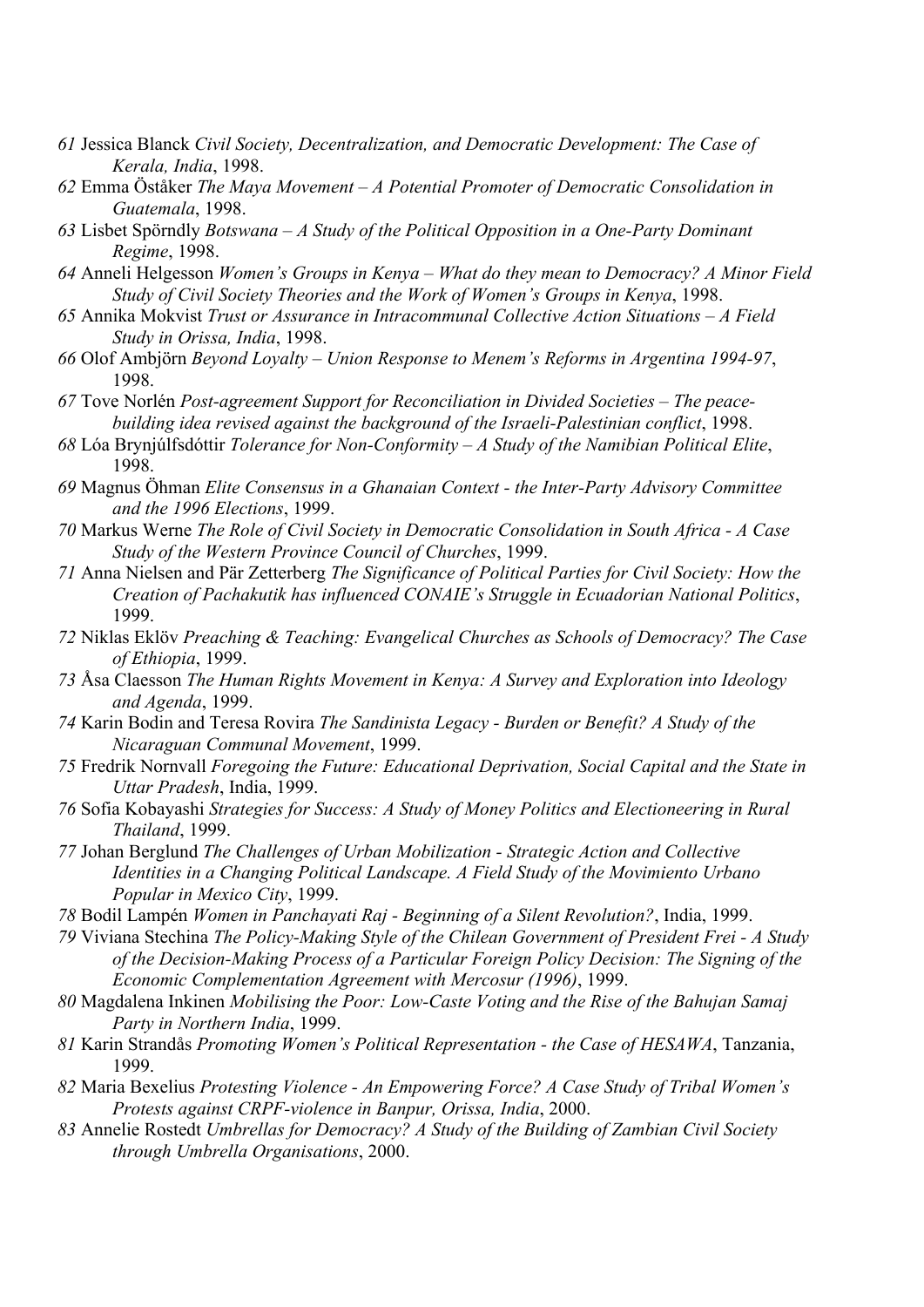- *84* Ylva Johansson *Neighborhood Networks: Organizational Structures and Democratic Competence in India*, 2000.
- *85* Pia Han Lind *Uzbekistan - An Illiberal Democracy? Investigating the Local Mahalla System*, 2000.
- *86* Karin Fällman *Social Capital across the Public-Private Divide - The Women's Movement, the State, and Public Participation in Chile*, 2000.
- *87* Helena Gunnarsson and Susanne Mattson *Trust in a Plural Society - A Case Study of Two Arenas for Social Capital in Malaysia*, 2000.
- *88* Karin Fyrk *Ethnicity in Zambia's Third Republic - A Return to "Stone-Age Politics"?*, 2000.
- *89* Maria Törnqvist *Performing Politics - A Study on Community Theatre and Civil Society in Zimbabwe*, 2000.
- *90* Malin Ljunggren *Female Political Participation in Bolivia: A Minor Field Study of Women in Cochabamba and Oruro*, 2000.
- *91* Camilla Lindquist *A Study of the Relationship between the Political Executive and the Constitution in Namibia*, 2000.
- *92* Jenny Berg and Sara Haglund *Struggle for Domination: Power Capabilities in Brazilian Bureaucracy*, 2001.
- *93* Johanna Wiklund *Coordinadora Civil in Nicaragua: The Democratic Potential of a Civil Society Coalition*, 2001.
- *94* Lotta Lann and Karin Molin *Rulers of the Free Word: A Minor Field Study of the Media in Zambia*, 2001.
- *95* Emilie Anér and Elin Bjarnegård, *Unveiling Women: Factors Influencing Female Political Activism in Bangladesh*, 2001.
- *96* Elin Solman Good, *"The More Friends, the Less Enemies": Internet and Social Capital in Vietnam,* 2001.
- *97* Mattias Jonsjö, *The Politics of Development and Democratisation: A Study of Civil Society Participation, Political Action and Local Government Performance in Two El Salvadoran Municipalities*, 2002.
- *98* Maria Arnqvist, *Music as a Democratic Force: The Role of Popular Music and Musicians in Burkina Faso*, 2002.
- *99* Carolina Sundkvist, *Key to Life – Primary Education and Street-Level Bureaucrats in Arusha, Tanzania,* 2002.
- *100* Daniel Holm, *Church and School? The Dutch Reformed Church and the Charismatic Churches as Schools of Democracy*, 2002.
- *101* Karolina Hulterström, *Ethnic Politics? A Comparative Study of Party Support and Voting Behaviour in Kenya and Zambia*, 2002.
- *102* Sara Österlund, *"In This Place, Only Thieves are Living": Testing a Social Capital Hypothesis in the Segmented Society of South Africa,* 2002.
- *103* Björn Johansson, *Crossing the Divide – A Study of the Mechanisms Linking Social Capital and Democratic Performance in Two Indian States*, 2003.
- *104* Louise Mattsson & Eva Qvarnström *, Democracy with a Difference: A Study of the Transition Towards Democracy among the Exile Tibetans,* 2003.
- *105* Ingrid Rydell & Monika Sarajärvi, *When Negative Results are Positive: A Study of the Use of Social Networks in HIV Prevention in Senegal*, 2003.
- *106* Lotten Hubendick & Joakim Lindberg, '*We will Fight, We will Win!' – The Importance of Social Networks in the Struggle Against the Maheshwar Dam in India*, 2003.
- *107* Annika Rigö, *Social Capital, Democratic Attitudes and Students at the University of Colombo*, Sri Lanka, 2003.
- *108* Sara Bertilsson & Anders Sundin, *Creating Prerequisites for Political Participation: A Study of Two Trade Unions in India*, 2003.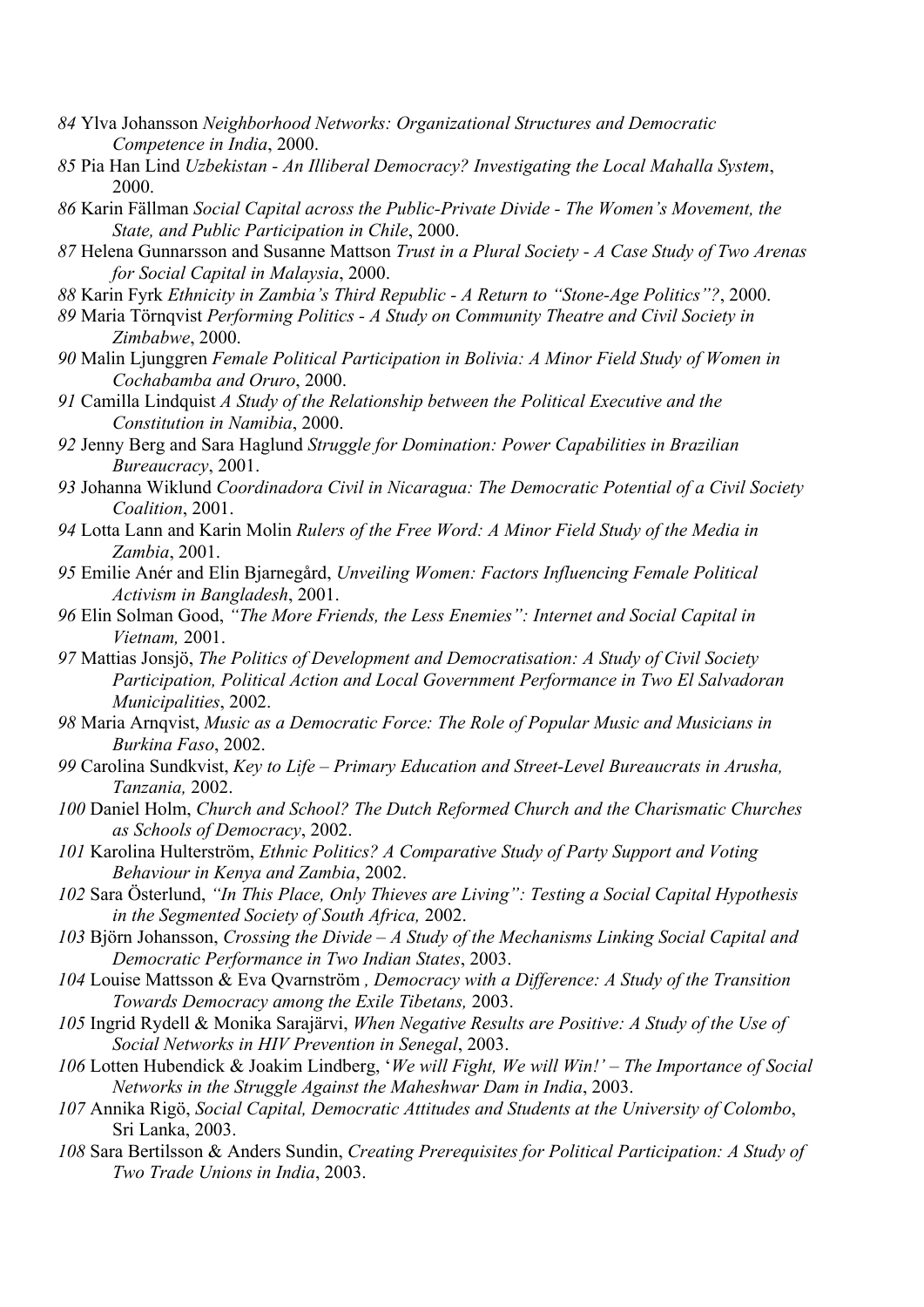- *109* Lena Wallquist & Jens Karberg, *The Voice of the People? Women's Organisations and the Labour Movement in Cambodia*, 2003.
- *110* Moa Lagercrantz, *Change and Continuity in Tanzanian Refugee Policy. A Case Study on Foreign Policy and Government Refugee Policy in Tanzania*, 2003.
- *111* Petra Pilawa-Podgurski, *Microcredits and Empowerment of Women. A Minor Field Study in San Lucas Tolimán, Guatemala*, 2003.
- *112* Malin Christensson, *On Trust and Trees: Co-operation and Conflict in Community Forest Management in Two Indian Villages*, 2003.
- *113* Nina Charlotte Hoas, *Community Participation in Refugee Camps in Guinea, Guinea*, 2003.
- *114* Christian Ottosson, *Institutions & Inclusion – describing democratic consolidation in municipal Guatemala*, 2003.
- *115* Maria Cramér & Therese Sjöström, *Protest – Politics of the Poor: A study of the piquetero movement in Buenos Aires, Argentina,* 2003.
- *116* Jörgen Karlsson, *Mexico on the Move: The role of the labour unions in the Mexican public policy*, 2003.
- *117* Undis Vatvedt Fjeld, *Voice of the Rich – analysing attitudes towards poverty among the educated elite in New Delhi*, India, 2003.
- *118* Anna Lindqvist, *A Cry for Change – analyzing the strategies and actions of the indigenous movement during the January 2000 uprisings in Ecuador*, 2004.
- *119* Helena Adlercreutz, *Poverty, Peronism and Plan Vida – Political Clientelism in Contemporary Argentina: A Case Study of a Social Welfare Program in La Matanza, Buenos Aires*, 2004.
- *120* Elin Adelmar & Johanna Lindquist, *To Act and React – a comparative study of two civil society networks in El Salvador*, 2004.
- *121* Kristine Lundgren, *Women's Political Participation in Iran*, 2004.
- *122* Jon Bäckström, *How to Control Mass Media in an Illiberal Democracy – A case study of Kazakhstan,* 2004.
- *123* Helena Barrett & Eva Palmqvist, *Dominance and Opposition – A Study of Party Politics in South Africa*, 2004.
- *124* Tor Lundberg, *South Africa – Continuing democratic development*, 2004.
- *125* Lina Andéer & Kristina Jelmin, *Peasants' resistance in a global context – a two-case study of solidarity within the transnational peasant movement*, 2004.
- *126* Mikaela Staaf & Monica Wulfing, *Ethnic Identity and Ethnic Interest: Mobilising Factors for Collective Action in Burkina Faso?*, 2004.
- *127* Sara Öberg & Fredrik Larsson, *Panchayats, Power for the Poor? A Comparative Study of the Political Influence of CPI(M) Members Elected for the Panchyati Raj in Kerala and West Bengal,* 2004.
- *128* Maria Helling & Lotta Höglund, *How Can Women's Situation in Developing Countries Be Strengthened? A Case Study of An NGO's Work for Senegalese Women,* 2004.
- *129* Maria Enekvist, *Overcoming the Barriers: The Process for Recruitment for Political Participation among Rural Women in Brazil*, 2005.
- *130* Pontus Rosenberg, *Culture as a barrier to women's political power: A case study of female political representation in Cuenca, Ecuador*, 2005.
- *131* Lisa Andersson, *What makes literacy matter – a field study on how Egyptian women make use of literacy,* 2005.
- *132* Karin Holmqvist & Carina Lindström, *Towards a new order? A case study of trade unions in Vietnam,* 2005.
- *133* Michael Jonsson, *Grievances, rebellion and peace – A case study of the successful conflict prevention in Ecuador*, 2005.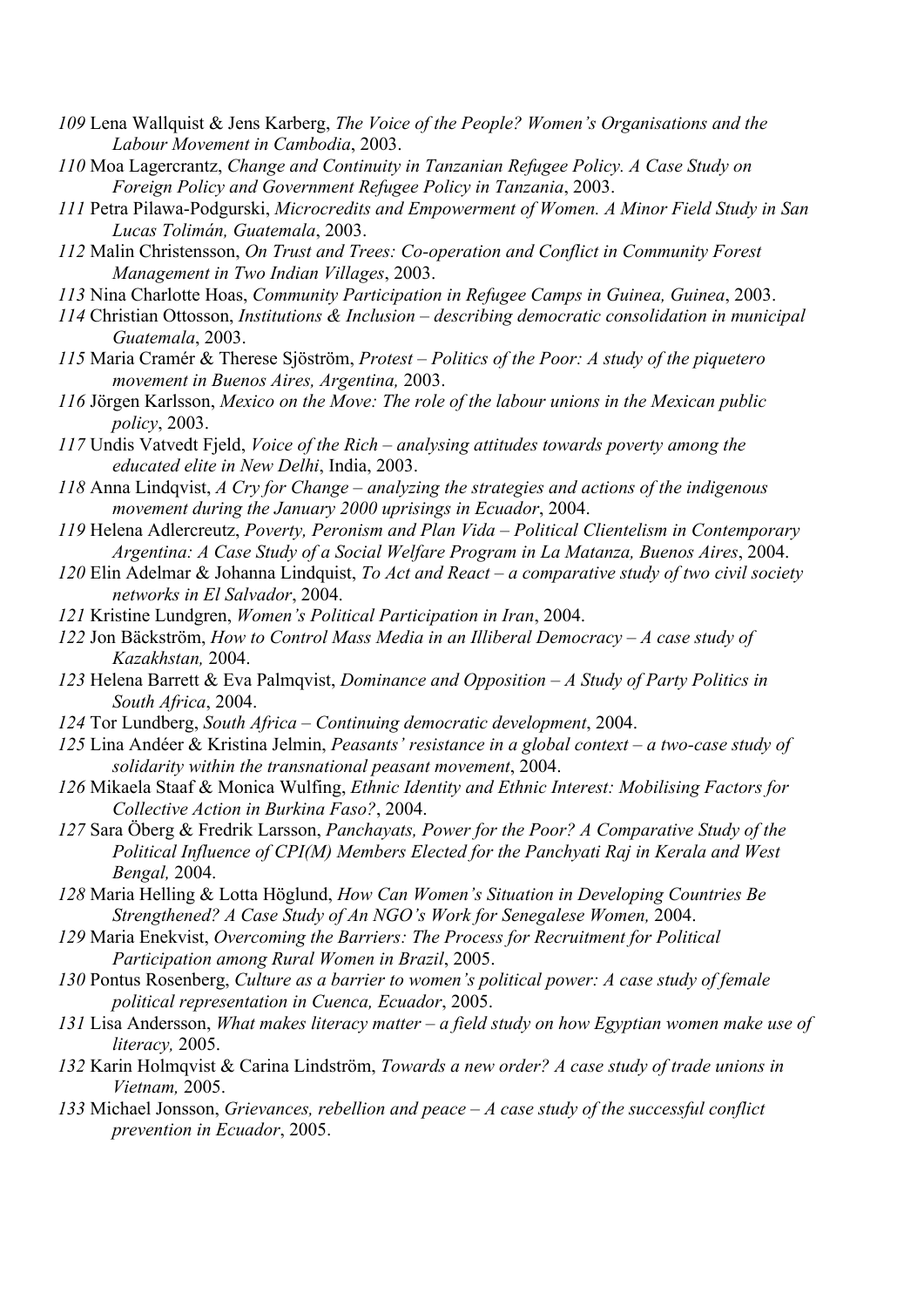- *134* Liza Larsson, *Political Elites and Cooperation – A study investigating the effect of the OHR's "Bonn powers", on the cooperation among the local politicians of Bosnia and Herzegovina,*  2005.
- *135* Martin Hallberg and Ola Pettersson, *Fighting AIDS with political science – the importance of social capital in South Africa,* 2005.
- *136* Marie-Louise Adlercreutz, *Does Gender Mainstreaming work? A study of the Cotonou Agreement in practice – the case of the Education Sector Development Programme in Ethiopia,* 2005.
- *137* Jenny Sjöö, *"For my president and for my country": The Círculos Bolivarianos – a Minor Field Study from Venezuela*, 2006.
- *138* Carolina Bjuggren, *Stable democracy and trust within a plural society – the case of Bosnia & Herzegovina*, 2006.
- *139* Karin Schollin, *Agents to reduce the educational gender gap – The driving forces of becoming a female teacher in primary education in Andhra Pradesh, India*, 2006.
- *140* Kristian Tronsson, *Safety Valve or Flash Point? The Recall Referendum in Venezuela 2004*, 2006.
- *141* Manuela Rörfeldt, *The Effects of Decentralisation when Implementing Social Projects – A Case Study of the Fome Zero Programme in Northeast Brazil*, 2006.
- *142* Louise Johansson, *Strengthening the Identity of Afro-Brazilian Women – a Study of Three Black Organisations in Rio de Janeiro*, 2006.
- *143* Madelene Lindström, *Women in parliament – A Minor Field Study about barriers and obstacles in the Costa Rican parliament*, 2006.
- *144* Frida Hansson, *Constitution-Making Explanations to Gender Quotas – A Case Study of the Introduction of Reserved Seats for Women in the Rwandan Parliament*, 2007.
- *145* Marcus Andersson, *Political and organisational factors and challenges of nation branding: the case of Sri Lanka*, 2007.
- *146* Karolina Kral, *A Sustainable Democratic Civil Society? A Study of Women NGOs in Albania*, 2007.
- *147* Maria Elowsson, *Learning to Become a Politician – A Study on Efforts to Strengthen Elected Women Representatives' Leadership in the Local Governance Structure of India*, 2007.
- *148* Maria Westlund, *Influencing HIV/AIDS politics at local level – a study of the Treatment Action Campaign in Durban*, 2007.
- *149* Sara Persson, *The accountability of NGOs – a study of capacity-building NGOs in Nicaragua*, 2007.
- *150* Hanna Grenerfors, *Democratization through Political Islam? The Muslim Brotherhood in Egypt*, 2007.
- *151* Susanne Tham, *A Preference for Moderation? Electoral Engineering in the Fiji Islands*, 2007.
- *152* Sofia Mårn, *Social Networks and Trust in a Plural Society*, 2007.
- *153* Karolina Mårn, *Tolerance in a Malaysian Context*, 2007.
- *154* Anna Ardin, *The Cuban multi-party system. Is the democratic alternative really democratic and an alternative after the Castro regime?*, 2007.
- *155* Anna Danielson, *How to include the excluded – Can formal property rights diminish marginalization of the financial market?*, 2007.
- *156* Emma Ekdahl, *The Influence of External Democracy Promotion: The Case of Turkish Human Rights NGOs*, 2007.
- *157* Simon Strannard, *An Inquiry into the Dynamics of Empowerment*, 2008.
- *158* Sofia Gustafsson, *Who Owns the Development in Zambia? A Study of the Ownership of Zambia's Fifth National Development Plan*, 2008.
- *159* Marcelo Diaz, *Fredsbyar i Colombia: När den svaga staten utmanas*, 2008.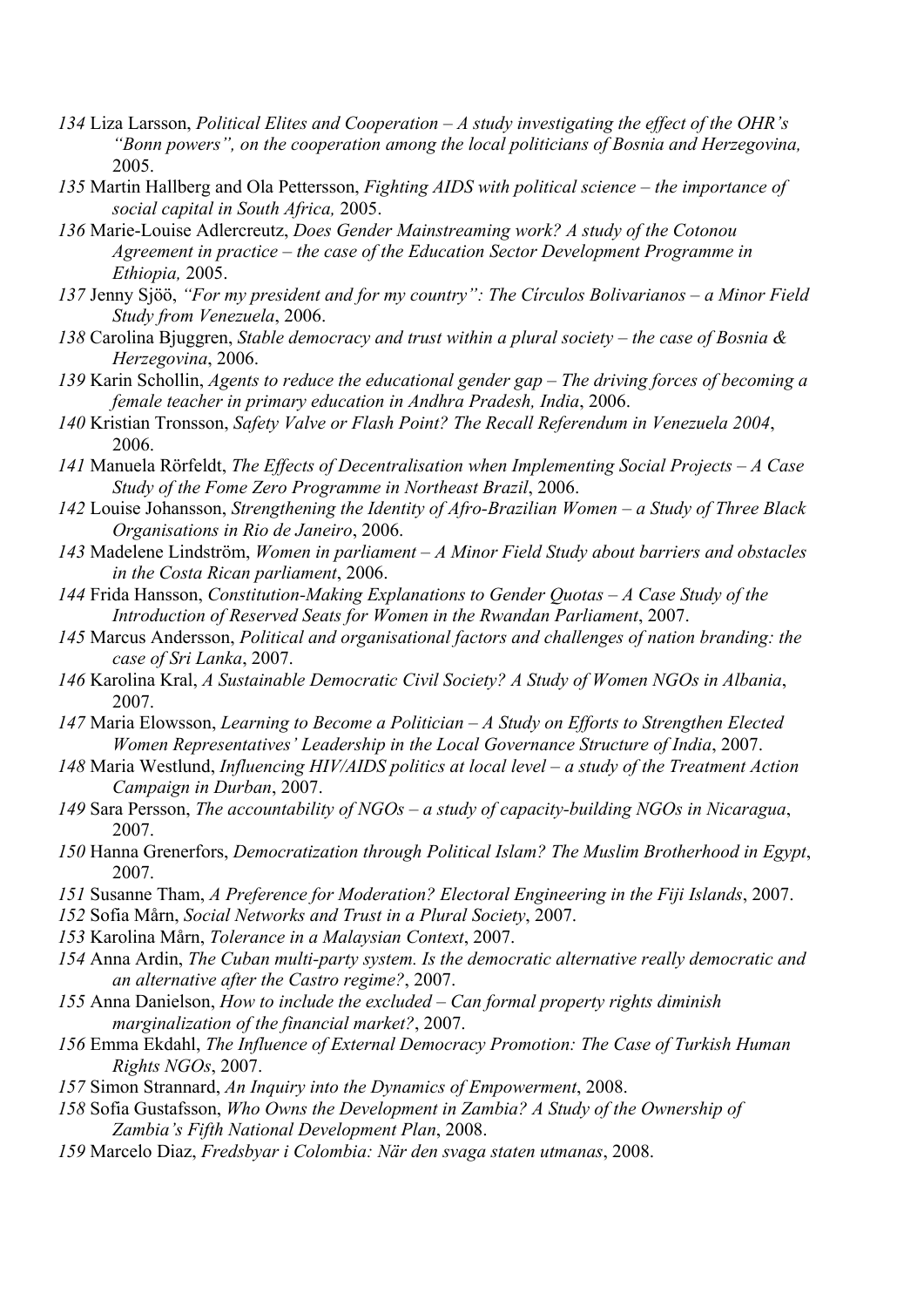- *160* Hanna Söderbaum, *Democracy All Inclusive: A field study of organisational culture at Swedishmanaged companies in Ukraine*, 2008.
- *161* Maria Boman, *Conflicting views – The framing of abortion in Nicaraguan women's organizations*, 2008.
- *162* Anna-Maria Norman, *Ukrainian NGOs' democracy building potential – a critical study of the impact of aid in a post-communist context*, 2008.
- *163* Axel Martin-Aronsson, *Kathmandu Limited: Democratic perceptions and attitudes in transitional Nepal*, 2008.
- *164* Susanne Vinell, *Promoting Democracy? A Field Study of Thai Labour Unions' Role in Democratic Consolidation*, 2008.
- *165* Anna Dahlman, *Labour Unions in a Globalized World – the Thai Labour Movement's Ability to Promote Democracy*, 2009.
- *166* Malin Häggqvist, *Alternative Paths of Democratic Learning: A Study of the Development of Attitudes towards Democracy in Nepal*, 2009.
- *167* Patrik Bergvall, *Local ownership and globalisation: A study of development cooperation between local and global civil society organisations active in Sri Lankan export processing zones*, 2009.
- *168* Linda Westman, *A Righteous Regime? A Study of the Gap between Substantive and Procedural Political Legitimacy in Beijing*, 2009.
- *169* Johanna Pettersson, *Labour organising in unfavourable conditions. A study of trade union strategies in Sri Lankan export processing zones*, 2009.
- *170* Emelie Dahlström, *The Market as a Political Venue – An Explorative Study on Political Consumerism in India*, 2009.
- *171* Miriam Falk, *Partners in Development? A Study of NGOs and the Proclamation on Charities and Societies in Ethiopia,* 2010.
- *172* Cecilia Josefsson, *Acting for women?Assessing the impacts of gender quotas on the representation of women's interests*, 2010.
- *173* Tyra Warfvinge, *Promoting Tolerance in a Xenophobic South Africa – A Case Study of the Role of Churches*, 2010.
- *174* Richard Alfvén, *Sport as a Method for Development – A field study Of Mbale Tigers Table Tennis Club*, 2010.
- *175* Katarina Galic, *In the Shade of the Pandemic - NGOs Renegotiating Gender and Sexualities in Tanzania*, 2010.
- *176* Emma Corneliusson, *A Tamed River and Flooded Farms – An examination of responsive behaviour in the face of floods along the Zambezi River in Central Mozambique*, 2011.
- *177* Oscar Jonsson, *The Pamris – An Early Warning Study*, 2011.
- *178* Veronika Skärlund, *Working for Change in Repressive States – A case study from China*, 2011.
- *179* Andreas Reibring, *Last Thursday in Havana – A Social Magazine and State Discourse*, 2011.
- *180* Niels Selling, *The Origin of India's New Leaders – A Study of how the Younger Generations Are Replacing the Traditional Leaders in Rural India*, 2010.
- *181* Helena Rönnblom, *Corruption Culture? A minor field study of citizens' attitudes towards corruption in Georgia,* 2010.
- *182* Malin Holm, *Why can't she sit on her own seat?! A study of interlinked marginalization effects of the reserved seats system in Uganda,* 2010.
- *183* Emilia Frost, *Emancipation or Re-marginalization of the Local? A critical study of local ownership initiatives in external statebuilding and its effects on the vertical legitimacy,* 2010.
- *184* Nina Carlsson, *From Revolts to Inclusion? A Study on the Post-Decentralisation Political Efficacy of Tuaregs from Kidal, Mali*, 2010.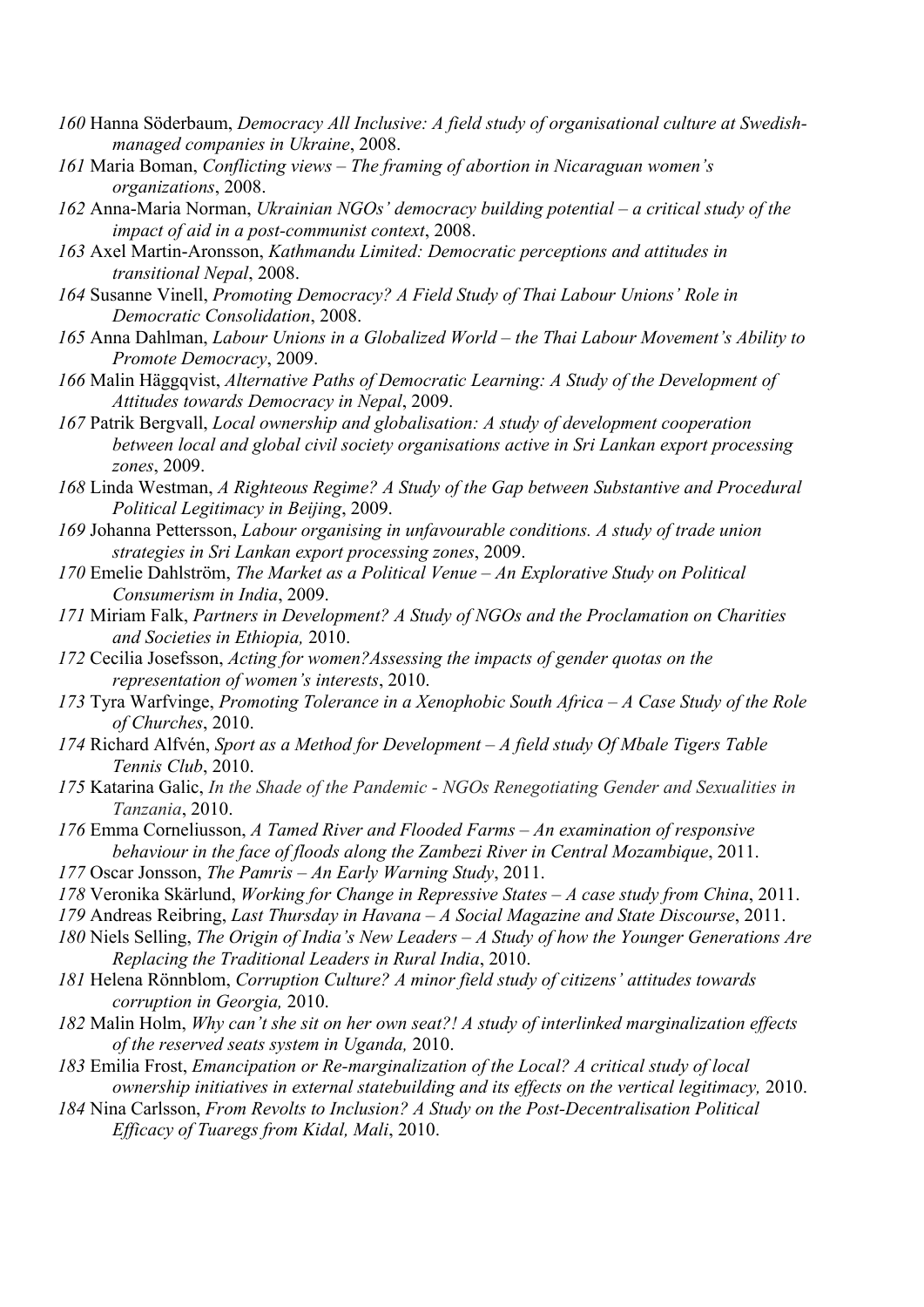- *185* Viola Lind, *Trapped between ethnicity and gender? A minor field study about the possible clash between collective ethnic and individual gender rights for indigenous women in Ecuador,* 2010.
- *186* Anna Hedlund, *Travel and attitudes towards democracy – A qualitative study of mechanisms through interviews with citizens in Cartagena de Indias*, Colombia, 2011.
- *187* Caroline Blomqvist, *A Changing Energy Institution in India – How institutional entrepreneurs influence an increasing use of bioenergy in Andhra Pradesh with focus on information exchange,* 2009.
- *188* Josef Ahlberg*, Democracy Promotion in post-conflict Societies – A study of how international actors seek to assist democratisation in Afghanistan,* 2007.
- *189* Susanna Wolff *"Holding back youth is like holding back the ocean; it will come anyway" - A case study on youth participation in Tanzanian NGOs,* 2010.
- *190* Agnes Stenström, *Implementing Legal Empowerment Reforms – A Study of Tanzania's Legal Sector Reform Programme,* 2010.
- *191* Eva Iveroth*, Anyone Accountable? Exploring accountability structures in multi-sectoral AIDS agencies in South Africa,* 2011.
- *192* Sebastian Sirén*, Towards Universialism? The obstructed process of health care reform in Bolivia,* 2011.
- *193* Louise Matsson, *Involving men to empower women? A field study of the development work with men as a way of reaching gender equality,* 2011.
- *194* Hanna Helsingen*, Water and Religion: the two sacred combined – A study about religious views towards treated wastewater use in Jordan,* 2011.
- *195* Carl Hvenmark Nilsson*, Social capital within the context of internal displacement? A comparative case study of two internally displaced communities in Colombia, investigating levels of structural and cognitive social capital as well as potential evidence regarding its causal effect on project outcome,* 2011.
- *196* Ingrid Edberg*, Citizenship, Political Culture and the Cuban Youth: A Study of Interest in News and Politics, Sense of Political Efficacy, Commitment to the Revolution and Future Expectations of Young Educated Cubans in Havana*, 2012.
- *197* Lina Malers*, Perceptions of tolerance and trust - Exploring the Role of Ethnic quotas and Group cohesion in Bosnia and Herzegovina,* 2011.
- *198* Karolina Gasinska, *From research to HIV/AIDS policies in Kenya: A study on barriers for knowledge exchange between NGOs and the Government of Kenya*, 2010.
- *199* David Jonason, *Escaping the Curse - What Ghana's Petroleum Governance Reform can teach us about the Supply and Demand Approach to Institutional Change*, 2012.
- *200* Elin Blomberg*, Benefiting from transnational networking: A minor field study on Colombian women's NGOs,* 2012.
- *201* Markus Forsberg*, Marginal sanctions: Human rights in preferential trade agreements, the GSP+, and EU sanctions against Sri Lanka,* 2012.
- *202* Anna Karefelt*, New Venues for Participation - Evaluating Mobile-Enabled Participatory Election Observation,* 2012*.*
- *203* Andreas Persson*, Building Capacity in a Water-Stressed Nation – A Case Study in Blantyre, Malawi,* 2012.
- *204* Therese Sjöström*, Paving the way for human rights? The role of CSR and multinational companies in developing countries A case study of labour rights within the Vietnamese garment industry,* 2012.
- *205* Thiyumi Senarathna*, The Security And Justice Sector in Zimbabwe: Diverging Views in a Burgeoning Transformation Process,* 2013*.*
- *206* Zohreh Khoban*, No Role Models in Sight - A Minor Field Study on Women's Political Engagement in Rajasthan, India,* 2013*.*